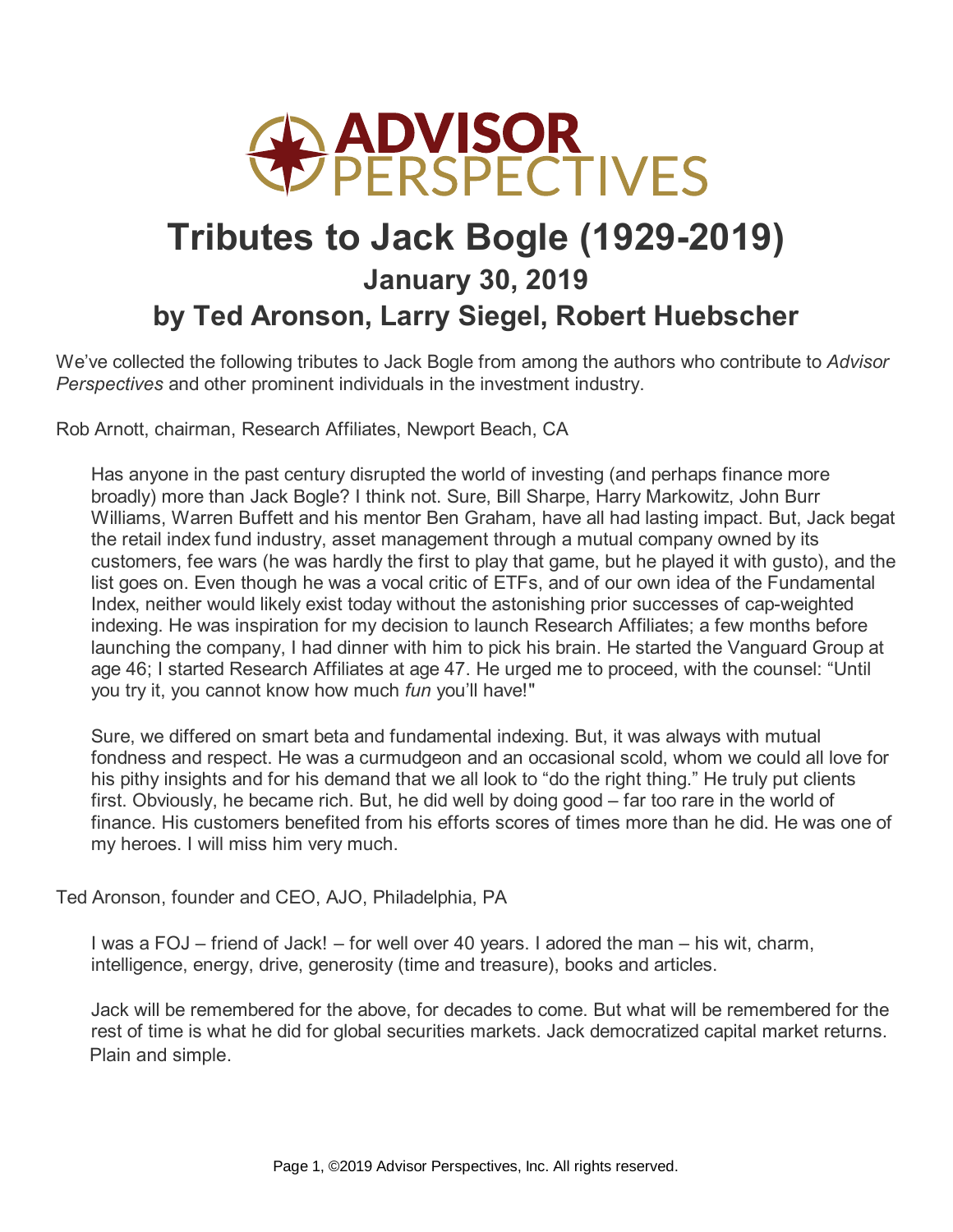Cliff Asness, founder and CEO, AQR Capital Management, Greenwich, CT, reprinted from *Barron's* with permission from the author

Though we knew it was imminent, the day we lost Jack, nevertheless, still felt shocking. While perhaps unlikely, given our age and investing style differences (everyone knows an indexer and a quant active manager can't be friends, right?) we had become quite close over the years. He was such a force for good, and had such vitality, it's difficult to imagine the world without him. He was one of the last heroes and one of the last old school gentlemen. And up to the very last he was working! He was writing his business memoir (and a history of Vanguard) and commenting widely and, of course, honestly and bravely, on the burning investing issues of the day. Put simply, no single person has ever done more for investors while asking less for himself. Nobody comes within a mile. We won't see his like again.

## Bill Bernstein, neurologist and financial theorist, Portland, OR

Few things stir the memory as does emptying out a house. It can move you to tears and arouse wonder, and it can also make you count your blessings, as happened to me a decade ago as I was paging through a stack of correspondence long since forgotten. As my wife and I were downsizing a decade ago, one letter hit me with a jolt: a two-page, single-spaced missive from Jack Bogle written in the early 1990s in response to what I suspect was a crotchety letter asking why Vanguard wasn't offering a fund in this or that asset class.

At the time, I had not yet begun to write about finance and was just one among a million or two Vanguard shareholders. This is who Jack was: he *cared*: He cared enough to forego an enormous fortune and bequeath ownership of Vanguard to its fund shareholders; he cared enough to tirelessly crusade against the soulless rapacity of the financial services industry; he cared enough to greet by name thousands of Vanguard employees and eat his lunches with them in the company cafeteria, and he cared enough to hit the phone banks when call volume spiked. And he also cared enough to pen a polite and thoughtful letter to Vanguard customer #1,500,000 or so.

Jack's influence was a stone tossed into the global financial pond. At its center were his family and the lucky few who worked closely with him at Vanguard; further out were the movers and shakers of finance and government who labored to reform the industry; further out still were those like myself who were inspired by his example and, if lucky enough, benefited from the odd email, snippet of face time, and generous encouragement. (One relatively small but influential group, of which I'm proud to be a member, the Bogleheads, meets annually near the Vanguard campus in Valley Forge and devotes itself to the dissemination of common-sense finance expertise. A nicer and more well-informed group of folks you won't meet, not an accident considering Jack's philosophy and character.)

Further out were the 20 million Vanguard customers worldwide whose financial lives Jack helped assure. His ambit rippled even beyond that; if you own a low-cost mutual fund from Schwab or ETF from State Street – thank Jack. If you own a *zero* cost one from Fidelity, an organization that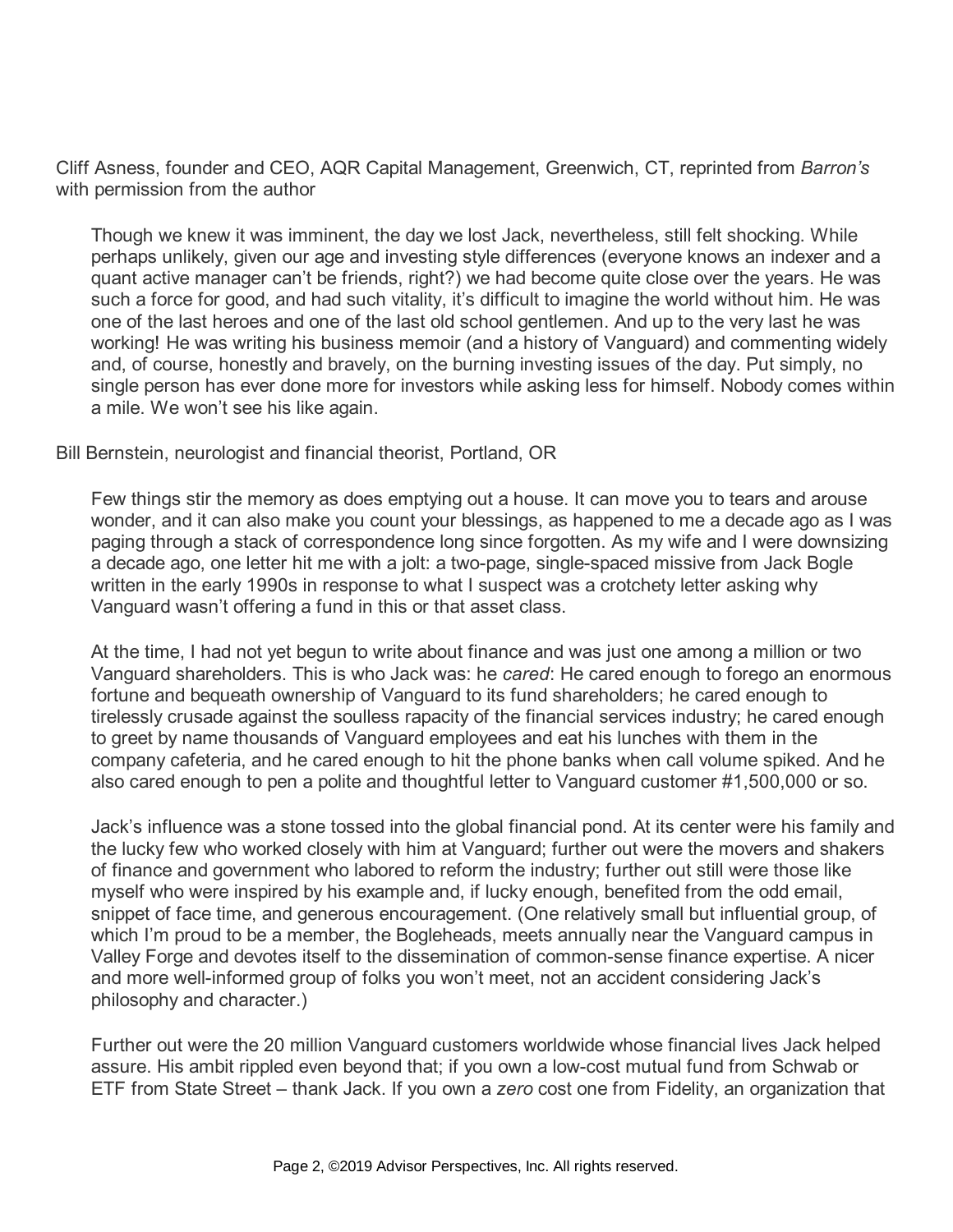mainly enriches a family of plutocrats, and which got dragged kicking and screaming into the era of passive investing – you can thank Jack as well. And you can do the same if you're a beneficiary of a traditional defined-benefit pension plan, whose costs have been slashed by the cut-throat competition Jack introduced into that playground.

With apologies to William Shakespeare, the good Jack did will *not* be interred with his bones, but will cascade down generations.

Michael Edesess, author, professor and financial advisor, Hong Kong

Jack Bogle may be most remembered as the creator of commercially viable index funds. That will be unfortunate, because it is only a small fraction of his contributions. Bogle was a towering figure, who was often called Saint Jack. As businessmen go, that appellation hits the mark well. He was the very model of a successful businessman, one whom everybody can admire for reasons far beyond his creation of index funds. He, more than any other corporate leader, put the customer first. He was successful for that very reason. Perceiving, correctly, that investors in mutual funds only lost by paying fees, he lowered those fees to a bare minimum by creating low-cost index funds and eliminating conflicts of interests with outside shareholders, then offering low-cost activelymanaged funds as well.

Bogle, furthermore, was a beacon of light to emulate an honestly and rightly severe critic of his own industry – yet with good humor, without being cantankerous. He was a paradigm of someone who pursued business as it should be pursued, for a public purpose, rather than for greed. He created Vanguard as a model corporate culture. My chief experience of it was as a Vanguard client, but the experience was far better than with any other corporation. Call answerers sound natural rather than like robots, who – because they are not trusted – have been trained to mouth pablum phrases. When they put you on hold you get blessed silence (a much-desired feature, from my viewpoint), not blaring music or pitches for more services.

To a course of study in business – Bogle should become as Einstein is to a course of study in physics – the almost-godly inspiration for all that (let us fervently hope) would come later.

Harold Evensky, professor and advisor, Evensky & Katz, Foldes Financial, Lubbock, TX

It's difficult to find any one or two examples of Jack's influence on my practice and how he benefited my clients as his influence transcended individual issues. Certainly the list would include: expenses matter, time in the market, not market timing; impulse is bad, patience is a virtue; and simple is smart. However, his most important influence for me was simply his rock solid passion for the best interest of his clients and the investing public. Early in my career when I first met Jack, he treated me, a neophyte and unknown practitioner, with grace and kindness. What amazing and wonderful man.

Rick Ferri, author and founder and CEO, Portfolio Solutions, LLC., Detroit, MI

I had been a stockbroker for eight years by the time 1996 rolled around. I was frustrated, angry,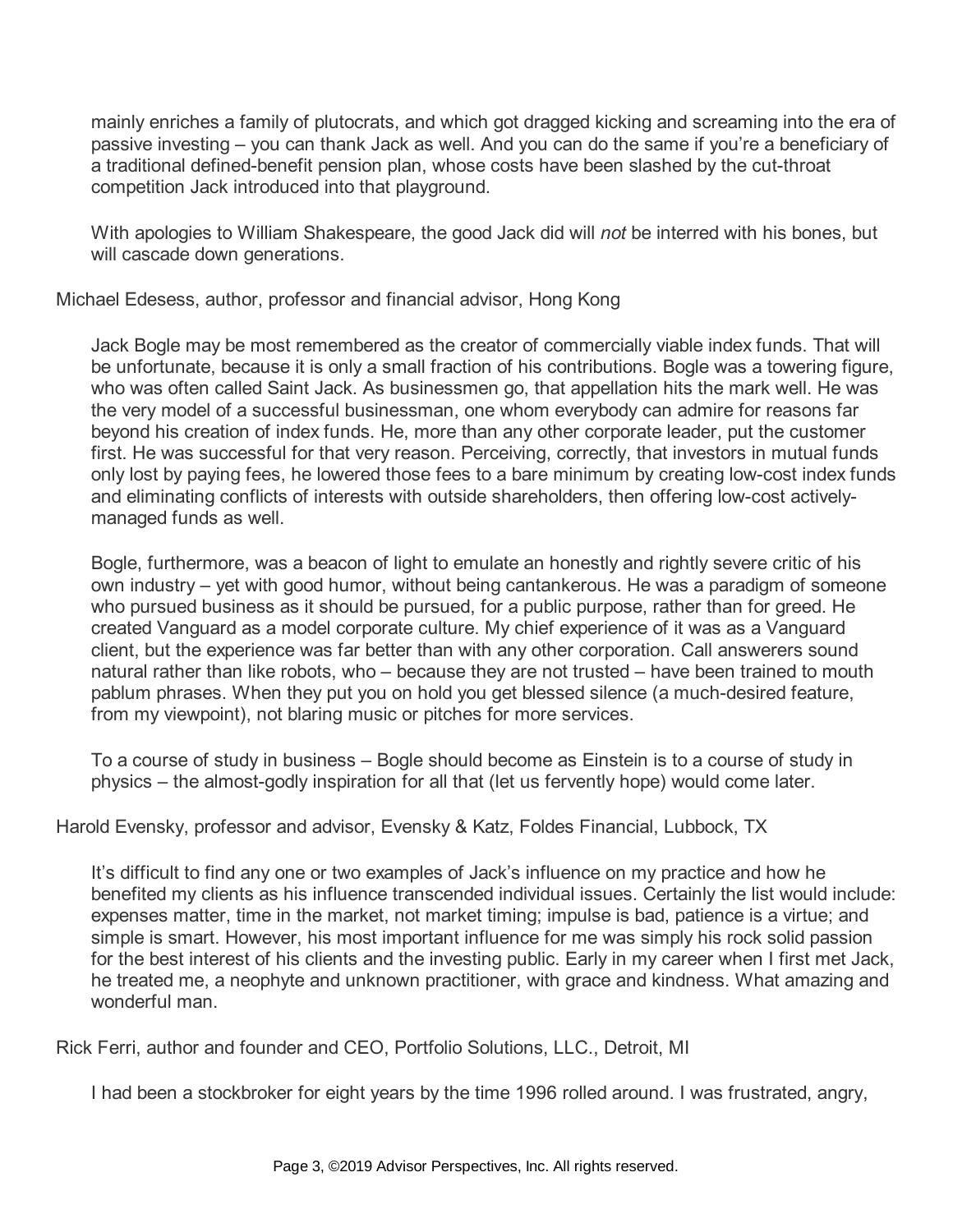depressed, and disappointed. I was a Marine Corps Officer, prior to joining Wall Street. We had integrity, honor, and most importantly – trust. Nothing came close to those virtues working on Wall Street. Integrity was a marketing term, honor was an unknown, and trust came with a wink.

I had studied hard, worked hard, and believed somewhere there was a win-win-win between me, my clients, and the firm. I earned a CFA charter, read every investment book I could get my hands on, and was taking courses toward a Master of Science in Finance degree to find the answer. It didn't happen. There was no 'win-win-win'. There was a win for the shareholders of the brokerage firm and a win for me through a commission cut, but no win for the clients.

I took a long, hard look at leaving the industry, and then, in October 1996, I read a book titled: *Bogle on Mutual Funds*. It was my epiphany. The 'Aha!' moment that changed my life.

I learned from Jack that I was not alone in my struggle. There were many people who had enough with the way Wall Street worked and were doing something about it. He talked about a new path, one of honor, integrity and trust - words I understood. I left the brokerage industry and followed Jack into his world.

Now that Jack is gone, the army of followers he gathered must continue with his mission. I intend to do my part and others will too. I will not be easy, but we will *press on, regardless*!

Tamar Frankel, professor of law emeritus, Boston University, Boston, MA

Jack Bogle sought to charge lower investment advisory and trading fees and yet raise the overall income for the advisory and management institution.

How did he do that?

(i) He reduced the problems of brokers commitment and sales-talk by paying brokers salaries. (ii) He in fact vested the ownership of the adviser in the investors. He created a large group of cooperative actors.

(iii) Thus, he changed both structure, allocation of costs and culture of Vanguard.

To do that he had to fight for legal change and ensure an internal unique culture.

Not surprisingly he attracted cost-sensitive long term investors.

Jack Bogle was a unique consistent *realistic dreamer* for decades. He left a legacy demonstrating that one could

- (i) reduce costs for investors
- (ii) attract personnel that cooperated among themselves and sought to serve the investors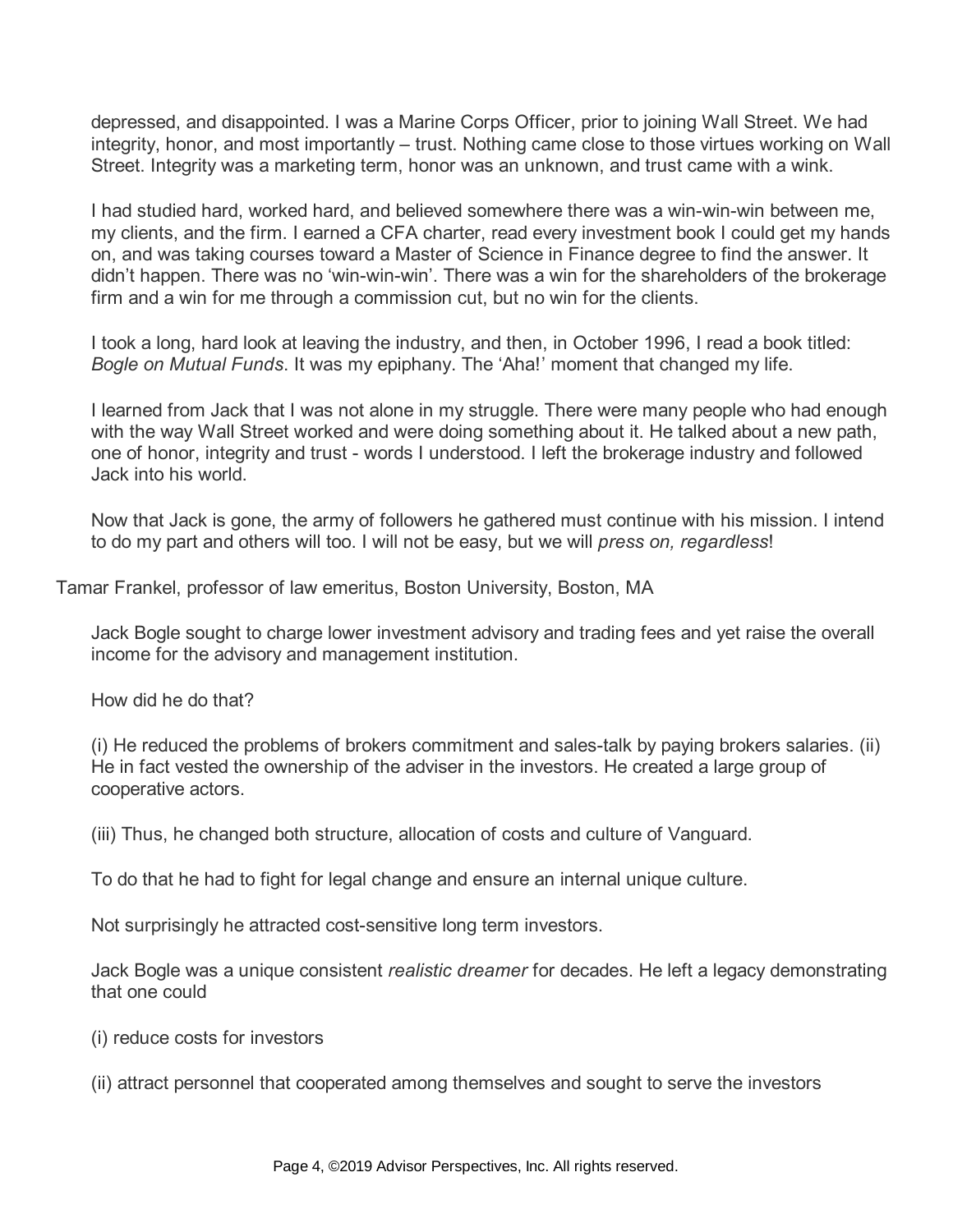(iii) create a trustworthy fiduciary service operation and

(iv) not only grow, but become an enormous, rich, and creative organization and a model for all to follow.

Jack Bogle was a fiduciary It is not surprising that he was an adviser to the Fiduciary Institute.

He will continue to live with us and guide us.

Robert Huebscher, founder and CEO, Advisor Perspectives, Lexington, MA

I had the privilege of reading the other tributes that appear here before I wrote mine. I will not repeat what others have said so eloquently, except to say that I agree with every word that was written.

I will comment on one aspect of Jack's career that, perhaps, has not been sufficiently highlighted. He continued to make valuable contributions and to be intellectually engaged, well after he left his day-to-day position at Vanguard. Indeed, judging from Jason Zweig's tribute, he was at his desk until shortly before his death. It is rare to find someone with the intellectual stamina and drive to pursue their profession so late in life. But working on behalf of investors was his passion, he wasn't willing to give it up.

His achievements truly spanned his lifetime and for that he should be a role model for all of us.

Burton Malkiel, professor emeritus, Princeton University, Princeton, NJ

Jack Bogle was a loyal Princeton graduate, who supported his University with both financial and intellectual contributions. Others will surely comment about these many contributions. The one I know best concerns his founding support of the Pace Center for Civic Engagement. Jack saw the Center as the embodiment of his moral conviction, that the purpose of life was to help make life better for others rather than to seek personal gain for oneself.

The now-long-established success of the Pace Center, together with the new program of Bogle Fellows in Civic Service (established by Jack's son and daughter-in-law in his honor), means that Jack's commitment to service is well known in the Princeton community. What may be less known is how his undergraduate experience shaped his entire business career.

The way I like to tell the story to Princeton audiences is as follows. Some time ago – at a sister institution in New Haven, Connecticut – an undergraduate economics concentrator named Fred Smith wrote a thesis about the way packages were being delivered in the United States. Smith argued that the U.S. Postal Service was run inefficiently and that a competing private delivery service was badly needed. The thesis was given a grade of C and was described as being totally impractical. Smith then went on to found Federal Express, on the basis recommended in the thesis.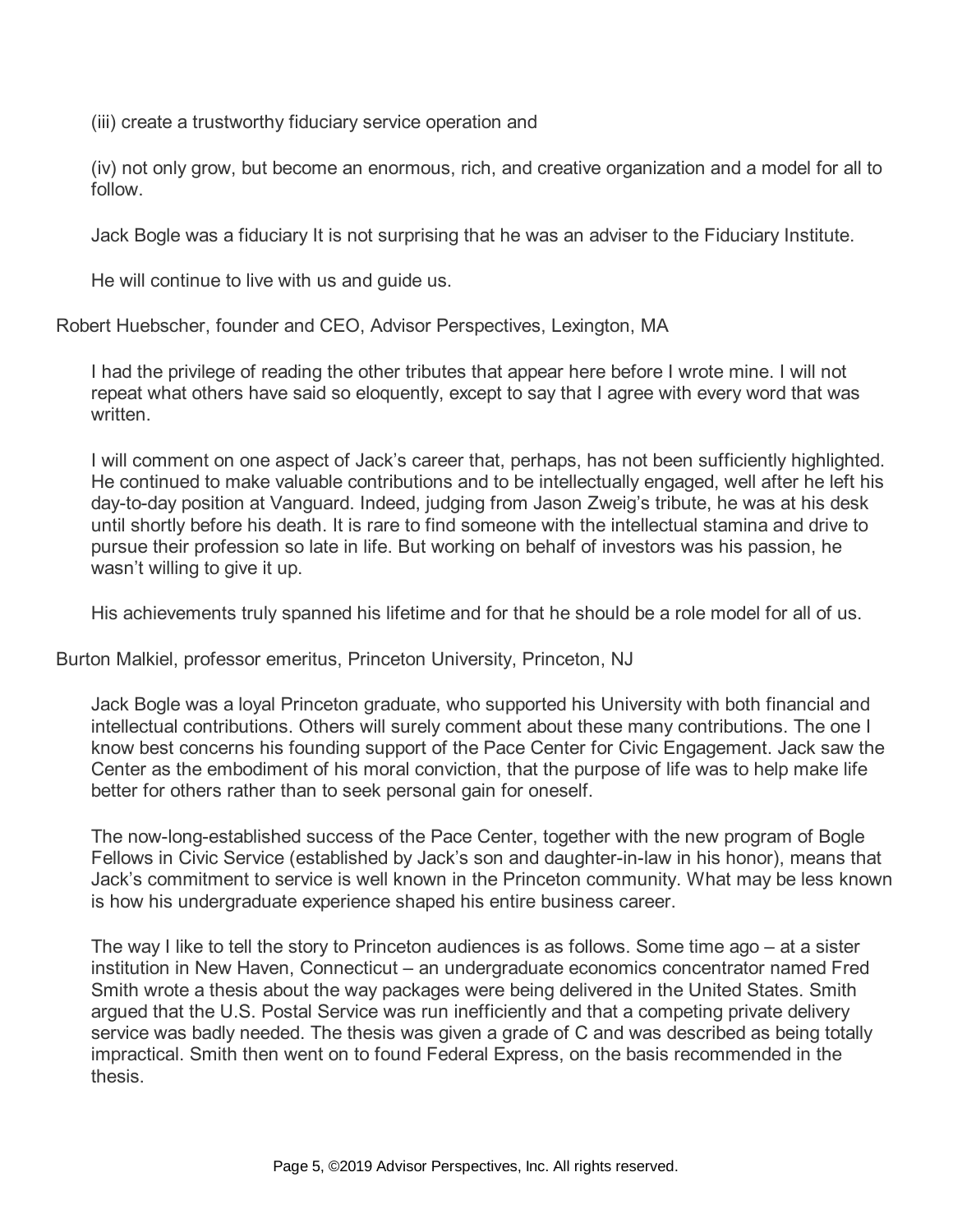At Princeton, a young economics student named Jack Bogle wrote his thesis on the mutual fund industry. He described the distribution system as antiquated and the fees that were being charged to ordinary investors as unconscionably excessive. He documented that the net returns being earned by investors were wholly inadequate and suggested that a new kind of mutual fund company was badly needed. I could not find the grade Jack Bogle received, but it must have been a superior one since he graduated with high honors, and the senior thesis represented at least half of his final standing in the department.

Jack went on to establish the Vanguard Group, along the lines outlined in that prescient senior thesis. Vanguard today is a \$5 trillion enterprise and the most consumer-friendly financial institution in the world. Because of Jack's vision and moral commitments, Vanguard investors have saved billions of dollars in fees and have been able to achieve better financial security and a more comfortable retirement. Warren Buffett has rightly described Jack Bogle as the best friend the ordinary investor has ever had.

Kerry Pechter, publisher, The Retirement Income Journal, Emmaus, PA

John C. Bogle, the founder of The Vanguard Group, has passed from this world at age 89, an email informed me last night. "Saint Jack" has joined the angel investors on high, his earthly shares redeemed.

For a few years, a long time ago, I was one of the thousands of Vanguard employees who reported to someone who reported to someone who reported to someone who reported to him. But when the occasion once arose, he was the one who held a door open for me.

It's a privilege to work for a great founder, and he started not just a company but a scrupulous cooperative business model that many admire, few understand, and none of his competitors would likely choose to imitate even if they did understand it. I once described Vanguard as "floating out there in space like the eye over the pyramid on the back of a dollar bill."

Bogle built Vanguard but, oddly, didn't own it. No one seems to. Bogle never demanded personal credit for Vanguard's growth; instead, he attributed it to the three-way zeitgeist: the Boomer age wave, the 401(k) phenomenon and the information technology revolution. More important than financial success, he achieved a durable brand.

A brand is "a promise kept over and over and over," a consultant once told me. Bogle kept several promises: to pass on economies of scale to customers, to avoid new ventures that would conflict with the customers' interests, and to allow no cynicism or complacency toward customers to creep into Vanguard's broad culture.



A young Jack Bogle

(He was legendarily frugal, but he had certain indulgences. The 1798 naval Battle of the Nile was a near-obsession, and the long outer walls of certain Vanguard campus buildings are curved, it was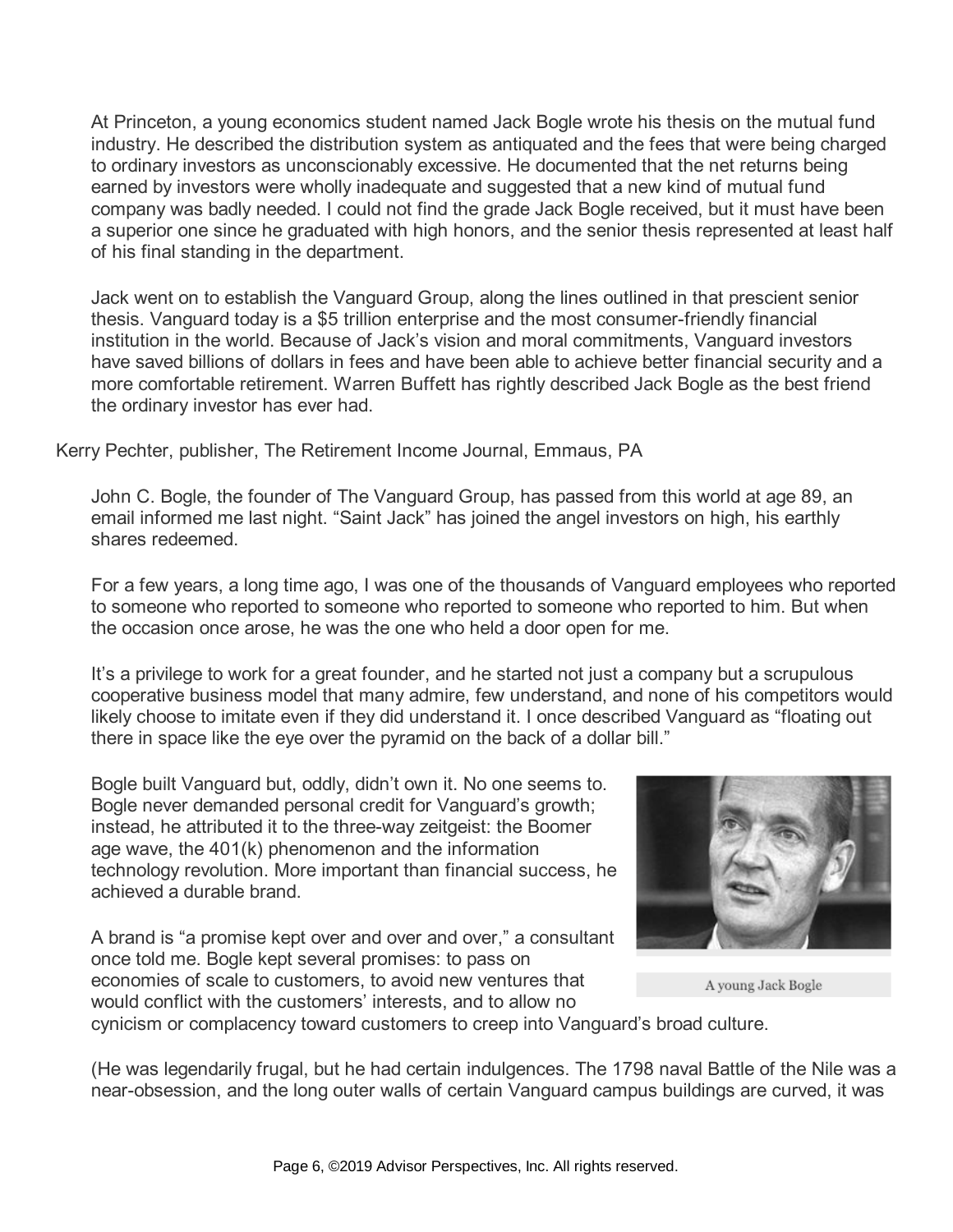said, to recall, when seen from above, the hull of the HMS *Vanguard*, Admiral Horatio Nelson's flagship in that battle.)

As for his policies toward employees, I will always appreciate Vanguard's decision to contribute 10% of salary to every employee's 401(k) account, above the company "match." If every company in America followed that policy, there might be no "retirement savings crisis."

Most people wear out only one heart in the course of a lifetime. Bogle wore out two: the original and the transplant. "Costs matter," he was famous for saying. I think people, and a quaint desire to help make the world a more honest and prosperous place, mattered to him more. He'll be missed.

Don Phillips, managing director, Morningstar, Chicago, IL

A call from Jack Bogle became a rite of spring for me. Each April, he would call in advance of the Investment Company Institute's annual General Membership Meeting to graciously ask if I could join him for dinner in Washington. "I need someone to talk to at these ICI functions," Jack would lament. "Everyone over 50 years old averts their eyes when they see me coming at the ICI," said Jack, noting that many senior executives would avoid him. "On the other hand, everyone under 35 comes up and wants to shake my hand, saying that I inspired them to get into the fund business!"

Now Jack may have exaggerated the neglect of the older generation, but he certainly didn't overstate the admiration of the younger ones. He was a beacon for many of us in the industry and a reason that we took pride in being a part of it.

One ICI meeting in particular stands out for me. It was the 50th anniversary of the meeting and the ICI held a special dinner, to which Jack and I were both invited. As I listened to industry leaders praise their many accomplishments, it occurred to me that when the ICI celebrated its 100th anniversary, all of the celebrated people in that room would be long forgotten, save one –Jack Bogle. His achievements so tower over those of his peers that he truly was in another league. While other industry leaders fought over near-term market share, he secured a place in history and created the only organization represented in that room that one could say with great confidence would stand the test of time and still exist in its current form 50 years from now.

Jack was a man for the ages. Investors for generations to come will benefit from his life's work.

Ron Rhoades, professor, Western Kentucky University, Bowling Green, KY

Jack Bogle's book, *Common Sense on Mutual Funds*, should be required reading for any individual investor, and for those interested in pursuing financial advice as a career.

I had the pleasure of working with Jack several times on fiduciary advocacy projects. His commitment to individual investors, and to the fiduciary standard, was always resolute – yet expressed in the most gentlemanly manner.

One of many of Jack's legacies is the idea that mutual funds should serve the fund's shareholders.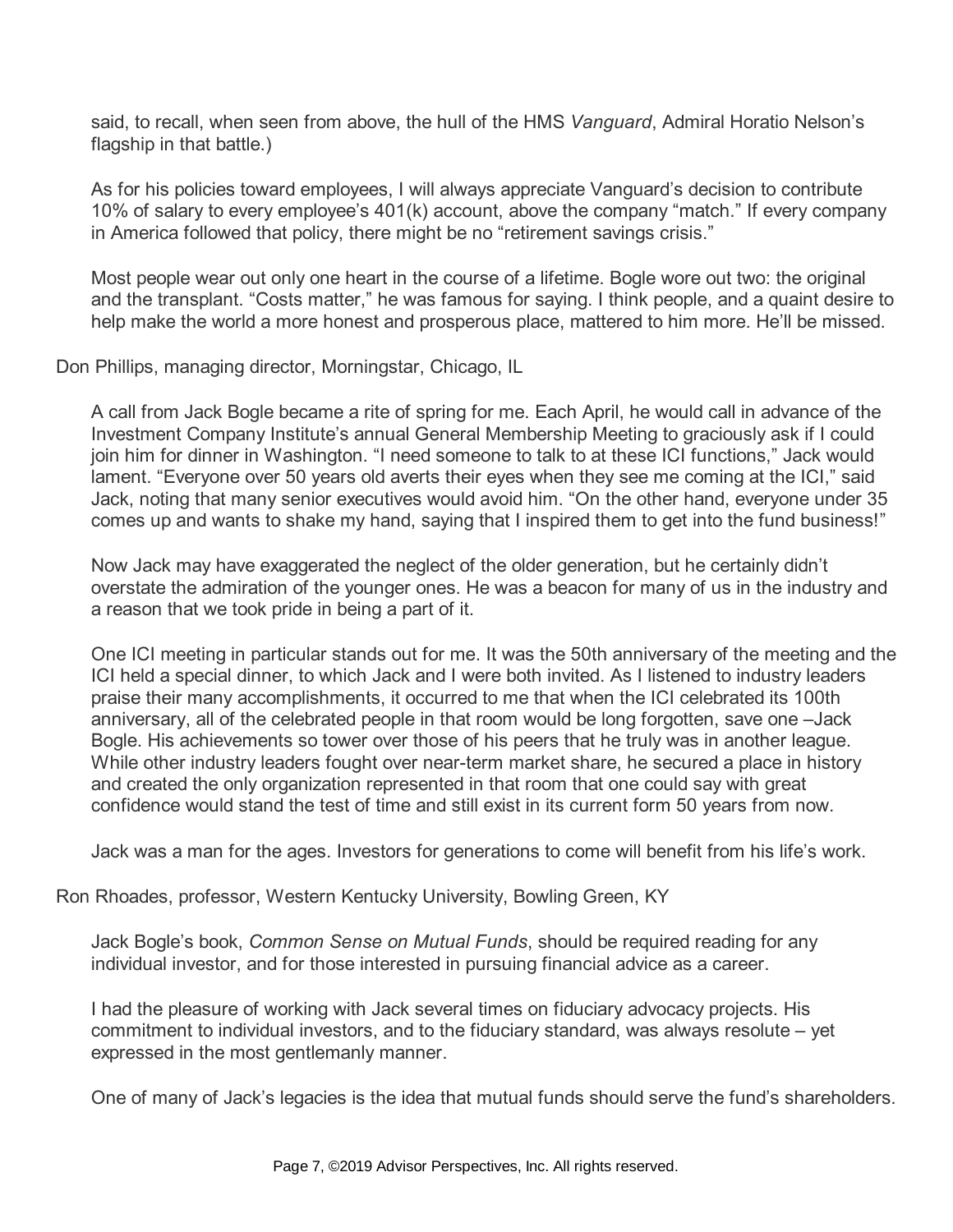The unique structure he built was the fulfillment of his vision in this regard. It may be a long time before another altruistic person comes along and bypasses the chance to personally make billions in order to keep the interest of others paramount.

Knut Rostad, founder and CEO, The Institute for the Fiduciary Standard, McLean, VA

Jack Bogle's emphatic tributes come from every corner of America. This should surprise no one. (Disclosure: I had the privilege to compile a volume highlighting Jack Bogle's legacy in 2013, *The Man in the Arena.*) Jack's business and investment management achievements have made tens of millions of investors' retirements more secure.

The appreciation of Vanguard shareholders and crewmembers expressed over decades is clear and often impassioned. Then add luminaries in asset management, academia and public life. Yale and Princeton University endowment chiefs' David Swensen and Andy Golden and hedge fund CEO Cliff Asness count as longtime fans.

Who else in the last half century can count the likes of Nobel Laureate Paul Samuelson, former Federal Reserve Chairman Paul Volcker, Warren Buffett and President Bill Clinton among their outspoken, authentic and emphatic fans?

One place, perhaps the only one, where such tributes are not flowing: Wall Street. The *Wall Street Journal's* editorial on Jack Bogle's life may exemplify these virtual tributes. Its style was timid, mechanical and awkward– think a 15-year-old on a first date – about the index fund and (as it wrote) "the common man." This is both sad and even humorous. It's certainly unfortunate.

In recent years Jack was reflective -- and even critical -- of some of his own career decisions. He highlighted what he saw as his mistakes. He spoke philosophically. He may not have been his best critic. But he tried.

Are Wall Street executives willing to try to have a similar conversation with the "common man" about any mistakes they may have made? Time will tell.

Larry Siegel, author and director of research for the CFA Institute, Chicago, IL

Much has been said about Jack being a great innovator and a hell of a nice guy. I agree with all of it. I'd like to emphasize a different aspect of his accomplishment.

Economic progress is not just new gadgets and rising wages; it's the declining cost of necessities. Jack is the most recent of a long line of entrepreneurs who've made consumers better off through radical decreases in the cost of basic goods and services. This line includes Thomas Edison, whose inventions cut the cost of lighting by an order of magnitude; Henry Ford, who did the same with transportation; Sears and Roebuck; and Sam Walton. Jack Bogle was the kindest and most gentlemanly of this revolutionary bunch.

Jack's innovation not only dramatically cut costs but increased the quality of the product. As Bill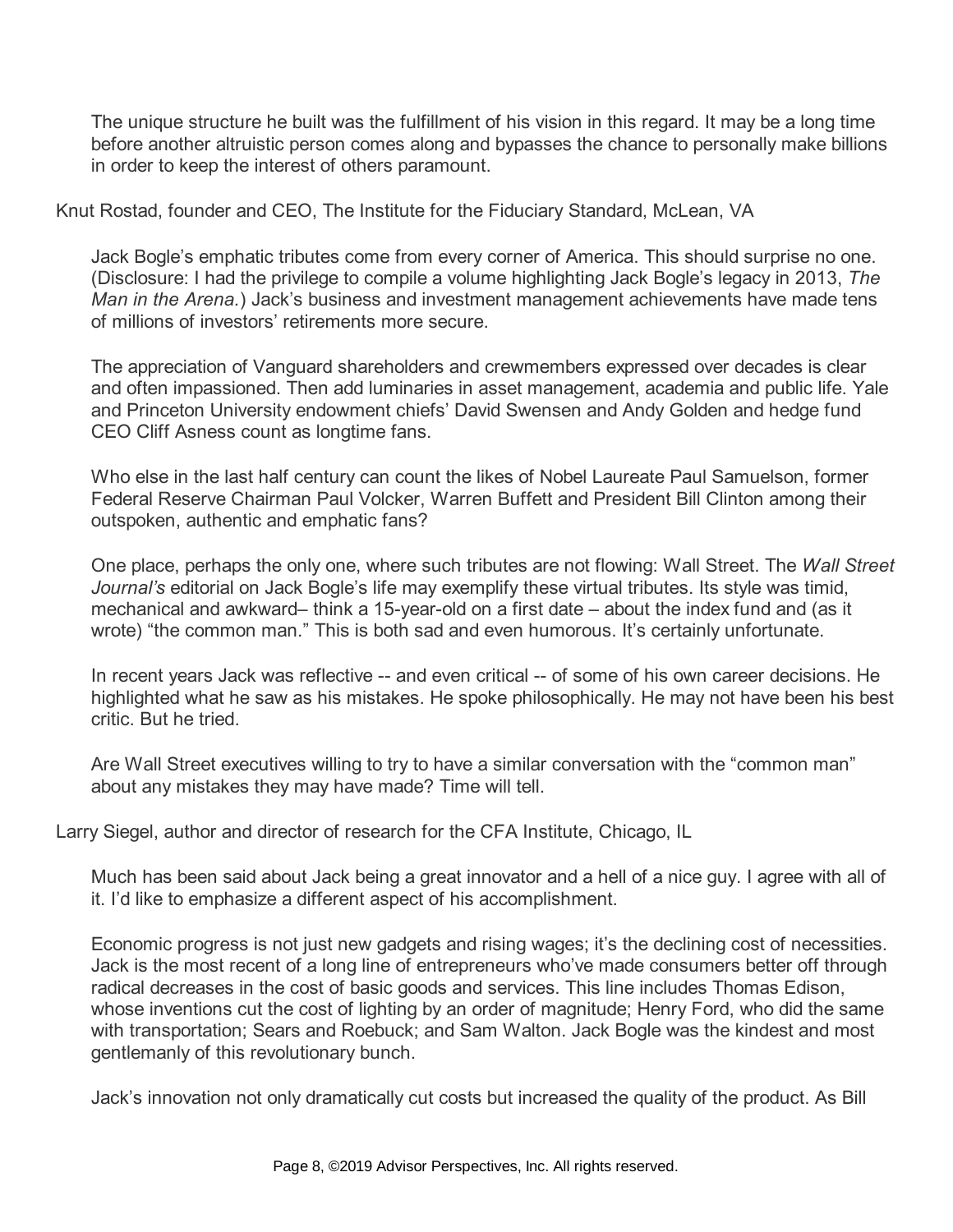Sharpe pointed out, active management, relative to a fairly constructed benchmark, is a zero-sum game before costs and a negative-sum game after costs. If you can't reliably beat the market, an investment product that simply holds the market is a better product than a randomly chosen one that tries to beat it.

Jack intuited the difficulty of beating the market and wrote about it in his senior thesis at Princeton, two decades before Sharpe's CAPM and market model. But it was Sharpe who created the formal framework that would allow index funds to be born, flourish, and later grow to be a dominant force in investment management.

With Sharpe's work in place, all that remained was for an entrepreneur to implement it. Both the Wells Fargo team and Jack deserve credit for successfully commercializing portfolio theory. However, Jack also democratized it, bringing its benefits to every saver who wanted them, and for that he stands out as the foremost investment executive of our time.

Dan Solin, author, Bonita Springs, FL

I corresponded with Jack for many years before we met in person. As an unknown author, I took a shot, sent him the manuscript for my book (*The Smartest 401[k] Book You'll Ever Read*), and asked if he would consider giving me a blurb.

I got back an incredibly gracious note, with a wonderful endorsement.

When he liked a blog post I wrote, he would send me a kind note, encouraging me to "fight the good fight."

I finally met him a couple of years ago, in his office at Vanguard. He had agreed to do a promotional video for television series I was trying to sell. When he extended his hand, he said: "I feel like I've known you for a long time."

When we met after that time, he would greet me like I was a long-lost friend.

His contribution to investors is well-known and can be better stated by others. I will remember Jack for his kindness, civility, generosity and, most of all, his friendship.

Larry Swedroe, author and director of research, The BAM Alliance, St. Louis, MO

Ode to Saint Jack:

"A heart is not judged by how much you love; but by how much you are loved by others," from L. Frank Baum's "The Wonderful Wizard of Oz," is among the most famous lines spoken in movie history. They are words of wisdom from the Wizard to the Tin Man, who only wanted a heart. And if you want to know how much John Bogle, the founder of Vanguard and a pioneer of index funds, was loved by millions, all you have to do is look to his nickname – Saint Jack.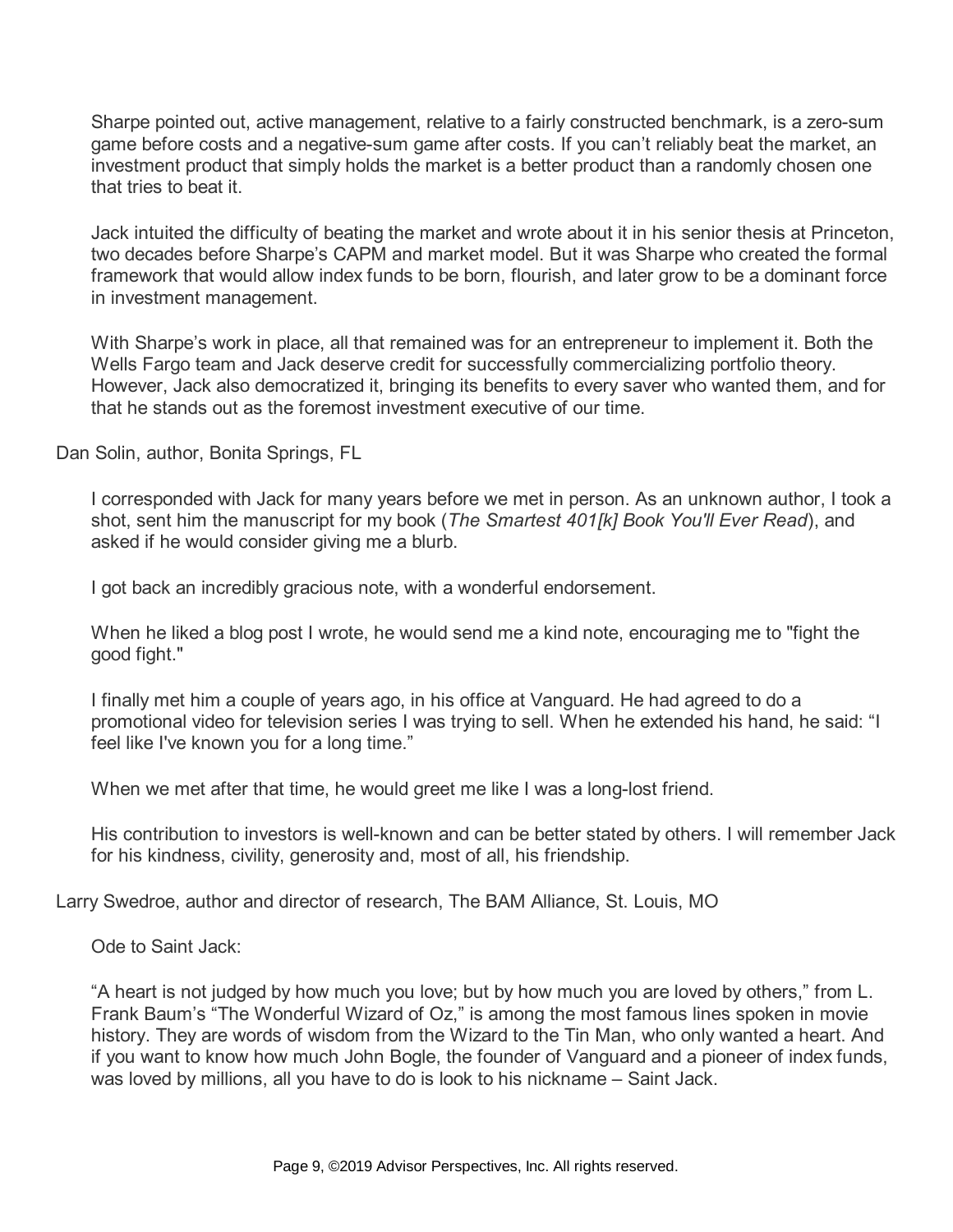Jack's career was dedicated to one thing: Doing the right thing for investors by acting as a fiduciary. To that purpose, he created the first (and only) truly mutual fund company. Unlike other mutual fund companies, Vanguard is owned by its investors. Jack had a laser focus on low costs and broad diversification. Every investor owes a debt of gratitude to Saint Jack, as he was a crusader whose relentless effort to drive down costs led to lower-cost funds for investors everywhere as competitors were forced to keep up.

Each of us who have had the pleasure of meeting Jack has a story about how humble and generous a man he was. I was lucky enough to have had dinner with him and serve on a panel with him. I have two stories I'd like to share.

In 1998, shortly after my first book, *The Only Guide to a Winning Investment Strategy You'll Ever Need*, was published, I received a letter from Jack. Wondering what it could be, I opened it to discover a personal note on his stationary saying how much he enjoyed the book (someone had given him a copy) and that I could use his note as a blurb. Here I was, an unpublished author, totally unknown in the industry, and he was kind enough to take the time to not only read my book, but to send an unsolicited note. Saint Jack was generous enough to endorse other of my books, providing blurbs. Below is a picture of the note I received from Jack after he had read "Rational Investing in Irrational Times." That note meant so much to me that I still have it sitting on my desk 17 years later. Here's a picture of it:

John C. Bogle  $\lim_{n \to \infty} 22.2002$ Dear Larry. I was thrilled to receive the autographed the book itself, with the numerous references to my work, and with your fevernes moniphism. By God, of Jelle G. Public doesn't get the word after two Swede looks, two (Bill) Bernstein Wind after two sweather works, we (and das only)<br>books, and four Bogle books, he folial has only

A few years later, I was a panelist at his beloved Bogleheads annual conference. One of my fellow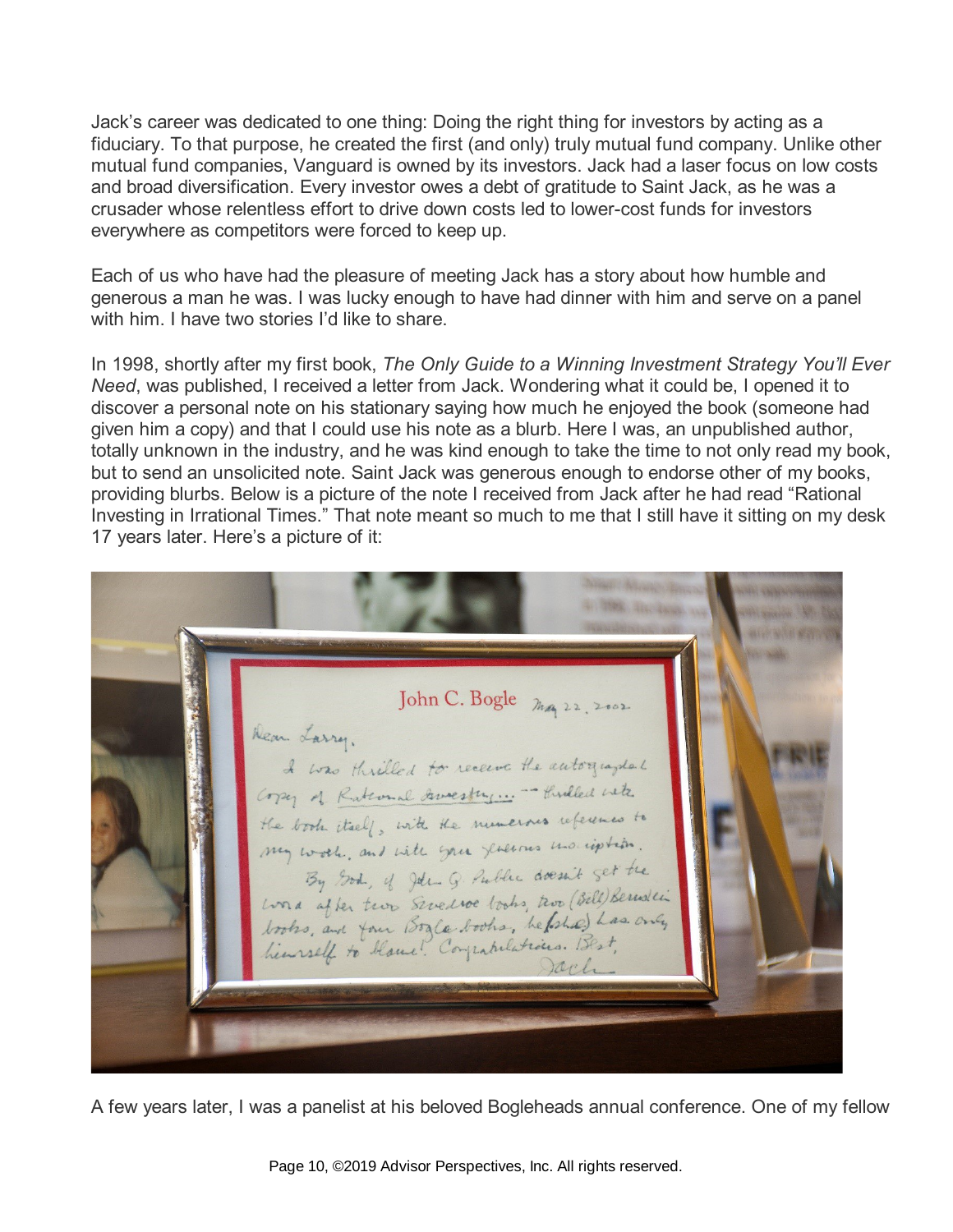panelists was one of the smartest people I've ever met – William Bernstein. The other was the legend that is John Bogle. You could say I was a bit nervous. At the end of the session, Saint Jack stood up and told the audience that he wanted them to know that the panel was the most distinguished he had ever served on. You can only imagine how I felt – honored, of course, but also humbled to be in the presence of such a kind and generous person.

What are likely millions of investors owe at least part of their success to the man who was loved by so many. You can count me among them. Indeed, Jack is one of my heroes. After decades of working relentlessly on behalf of investors, I hope Saint Jack is now resting in peace.

## Bob Veres, author, *Inside Information,* San Diego, CA

I first encountered Jack Bogle in person at a Morningstar conference, after he had already achieved icon status and stepped down from his executive duties at Vanguard. What surprised me was that he was sitting in the middle of a row of the audience with all the ordinary people, and it was clear that he saw himself as one more ordinary person who was soaking up the wisdom of the speakers.

Later, he gave a presentation, and it was bold, forceful and…. funny. He made a lot of declarations that were totally true about how mutual fund companies needed to work on behalf of their investor shareholders – exclusively – and how high fees were ruining mutual fund track records. He argued that all advisors should take up the same mantle and work exclusively for their clients. It was the earliest bold declaration of a fiduciary standard – without mentioning the word "fiduciary" – that I've heard.

Later, I spoke on what I now regard to be a somewhat lightweight topic in comparison – how the best financial planners needed to do a better job of marketing themselves and making people aware that they had a choice between sales people and professionals. When I finished, there was the usual crowd of people waiting to shake my hand and compare notes (and argue some point I had made). I was surprised to see Jack patiently waiting his turn. He came up to me, shook my hand, and told me that I was really funny. He said that he considered himself to be funny, but I was more entertaining than he was. It's one of the biggest compliments I've received in my professional life, and a remarkable example of someone searing himself permanently in my memory in just a few hours of observation, presentation and face-to-face meeting.

Jason Zweig, writer, *The Wall Street Journal,* New York, NY, excerpted from [jasonzweig.com](http://jasonzweig.com/) with permission from the author:

I first met Jack Bogle in 1993, and I last spoke with him on Nov. 16, 2018, although we traded a couple of emails after that. He died on Jan. 16, age 89. I knew he was in trouble when he emailed me on Nov. 25 and said, "I must confess that I'm hurting" – words I never dreamed would come from the toughest, most indomitable person I've ever met.

Jack's zest for life was something to behold. There were no shades of gray in his world: One of his favorite lines was Abraham Lincoln's observation that "important principles should be inflexible."